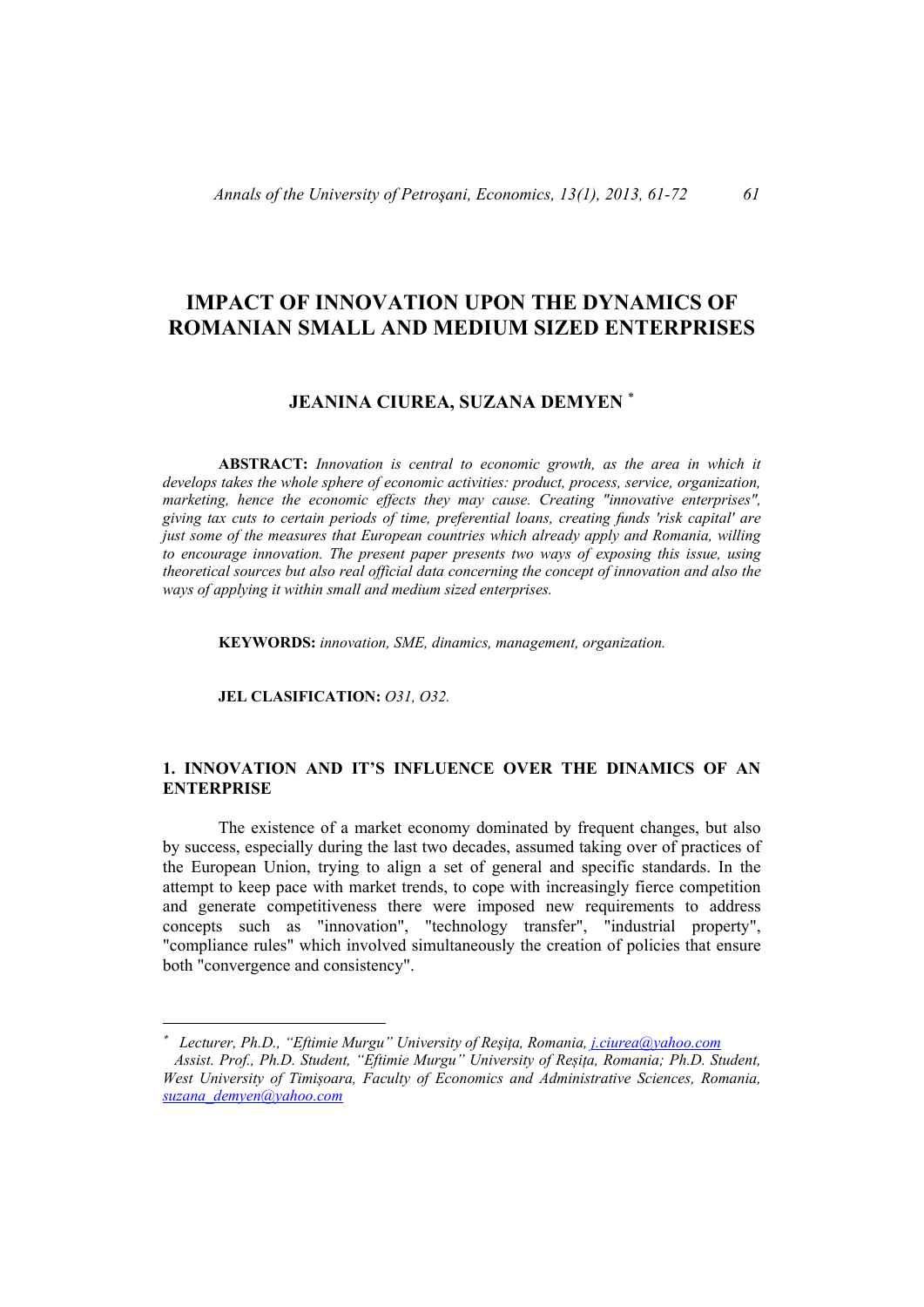Referring to the concept of 'innovation', it becomes necessary to develop it from the perspective of Joseph Schumpeter, who in 1935, in his "Theory of Economic Development" defined innovation as "the engine of a dynamic process in which new technologies replace old ones through a process that he called it "creative destruction" (Schumpeter, 1912/1934).

Under the new definitions, identified in the literature, innovation is seen mainly as an introduction of new products or improves existing ones, but it also aims to identify new methods of implementing new business processes, both primary and auxiliary. If we talk about innovation, we also refer to "production systems, the management subsystems, introducing a new organizational structure or improving the existing one, with emphasis on hierarchical relationships and dependencies in the sphere of information, competence, responsibility or decision, the introduction of a new organizational culture or improving the present" (Grabar, Pachura, Modrak, Bunaciu, 2011).

The definition given by the European Commission identifies innovation as a 'conversion of new knowledge into economic and social benefits, as a result of complex interactions between multiple actors in a system consisting of an environment (local, national, regional one) containing firms, research institutions, funders, and networks by which all these elements manage to get in touch (European Commission, 2002). The latter emphasizes the materialization of an idea into a "commercial success", but it involves a complex process, especially since the innovation is seen as "a special business instrument, applied in order to introduce new solutions or new services" (Durlik 1998).

Innovation can also be regarded as an element that generates competitiveness, holding a vital role in shaping an organization's market position, especially the position next to the competition, but also assuming the role of "creating prosperity" (according to Gary Hamel, in Ciobanu, Ciulu, 2010). Current competitive environment requires frequent changes, companies have to transform innovation into a continuous process, the desire to create prosperity and positive results. Given the challenges imposed by the economic crisis, we can identify the category of SMEs as organizations that have features such as "openness, active spirit and dynamic characteristics", especially given the conjecture that determine a continue adaptation of products, services and hence the entire business of the company to new market trends.

SMEs are the "engine" of the economy in Romania, but also in Europe, "representing a key factor for growth, innovation, employment, labor and social integration", the small and medium enterprises having a number of specific features, which are representative for the current economic context dominated by the effects of the global crisis. In Romania, public policy assigns due importance of the SME sector by implementing various tools, supporting either directly (through national or European funds), or indirectly by determining a favorable regulatory framework. The SME sector in Romania has a number of features, by which can be particularly different than other member states of the European Union. According to UNIDO, "in terms of employment, domestic SMEs are in line with the European average share of about two-thirds of the total, however, there is a problem regarding SME contribution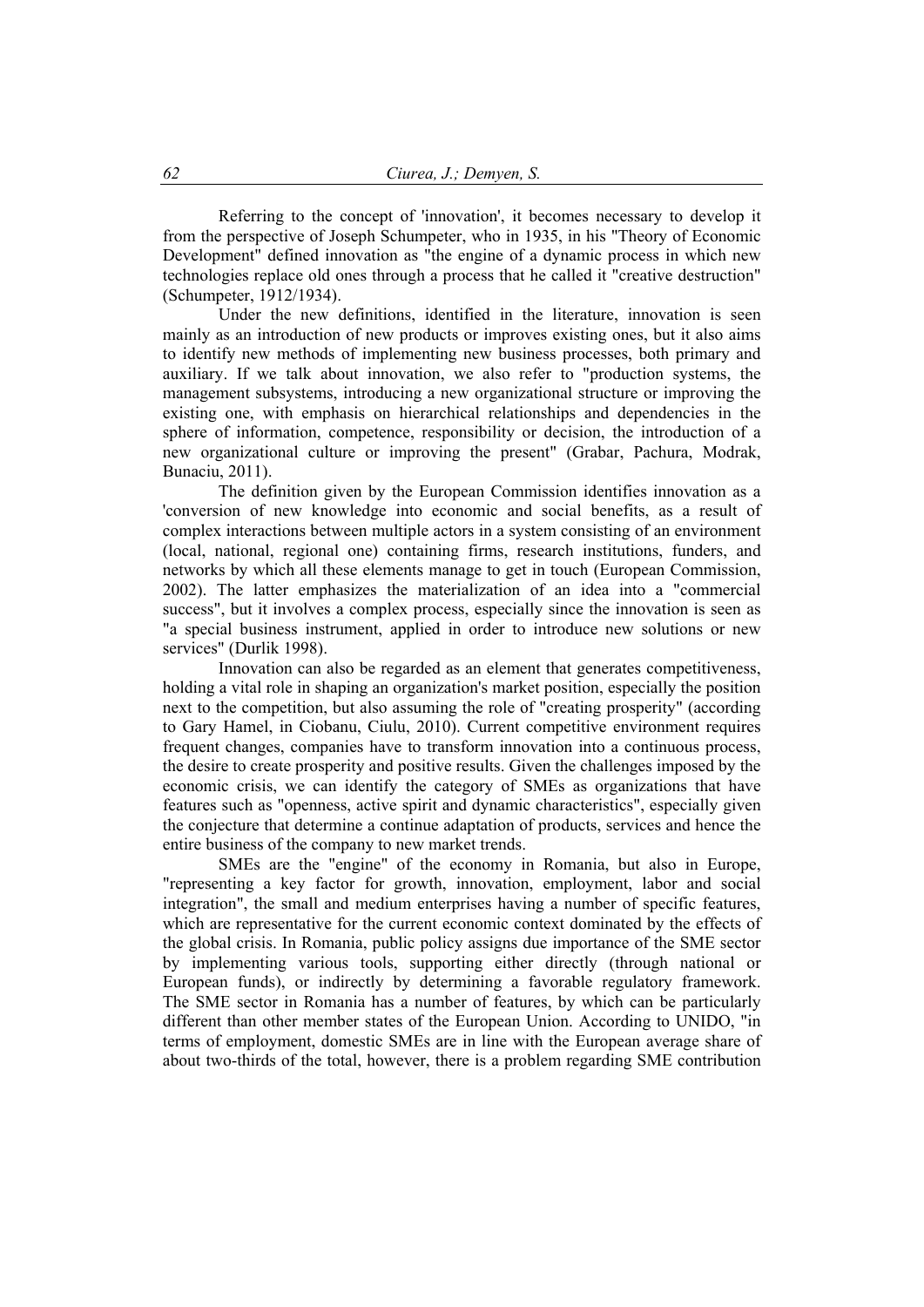to gross value added, which in Romania is approx. 54 %, while considering the EU is closer to 60 %" (UNIDO, 2005).

This is mainly explained by the fact that SMEs represent the "overall level of economic disparities of a country compared to the European Union level, but so far there is no structural analysis to decompose the causes of these gaps through the judicious contribution to the development of the SME sector economic (...), most countries being based on the dynamism and resilience to risk of private companies" (United Nations Industrial Development Organization (UNIDO), 2005).

Definition of SMEs in the literature and also those offered by official entities, intersect in a number of common points. OECD (2005) defines SMEs as "companies with subsidiaries, independent, with a small number of employees. The number of employees varies from one country to another, the upper limit being 250 employees for the European Union", noting that "some countries have adjusted the limit to 200 employees, while the United States include in the SME category companies that have less than 500 employees". The limits place in the category of small firms the ones with fewer than 50 employees, while microenterprises are those with fewer than 10 employees. This definition of SMEs, however, was amended by the European Commission, which from the 1st of January 2005 completed the list of characteristics with new features, including more pronounced financial limitations: "the turnover of medium-sized companies (50-249 employees) does not exceed 50 million euro, while for small enterprises (10-49 employees), turnover does not exceeding 10 million. The same indicator considered for micro enterprises (companies with less than 10 employees) must not exceed 2 million euro" (according to the European Commission).

In Romania (Buglea, 2010), firms are classified according to the criteria concerning number of employees, the net turnover or total assets being as specified by Ordinance no. 27/2006, amending and supplementing the Law no. 346/2004 on stimulating the creation and development of small and medium enterprises, approved by Law no. 175/2006 :

- Microenterprises have up to 9 employees and an annual turnover or total assets net of up to 2 million euro, equivalent;
- Small enterprises have between 10 and 49 employees and an annual turnover or total assets net of up to 10 million euro, equivalent;
- Medium-sized enterprises have between 50 and 249 employees and an annual net turnover of 50 million equivalents in lei or total assets not exceeding the equivalent in RON of 43 million euro.

"Beyond quantitative arguments, SMEs are the engine of economic growth because most of them are characterized by dynamism, flexibility and innovative power, being able to quickly seize market trends and adapt on the fly to changes in the economy" (Pîslaru et al, 2012). In support of this idea comes the European Commission arguments, expressed in the Annual Report on SMEs, ideas which summarized reveal that SMEs have the major contribution to the implementation of the objectives regarding the overall economy for the following reasons:

- they have a low magnitude in size, which reduces bureaucratic issues, there are encouraged close relations and imposing the control is easier;
- they are more adaptable to changes, generate jobs;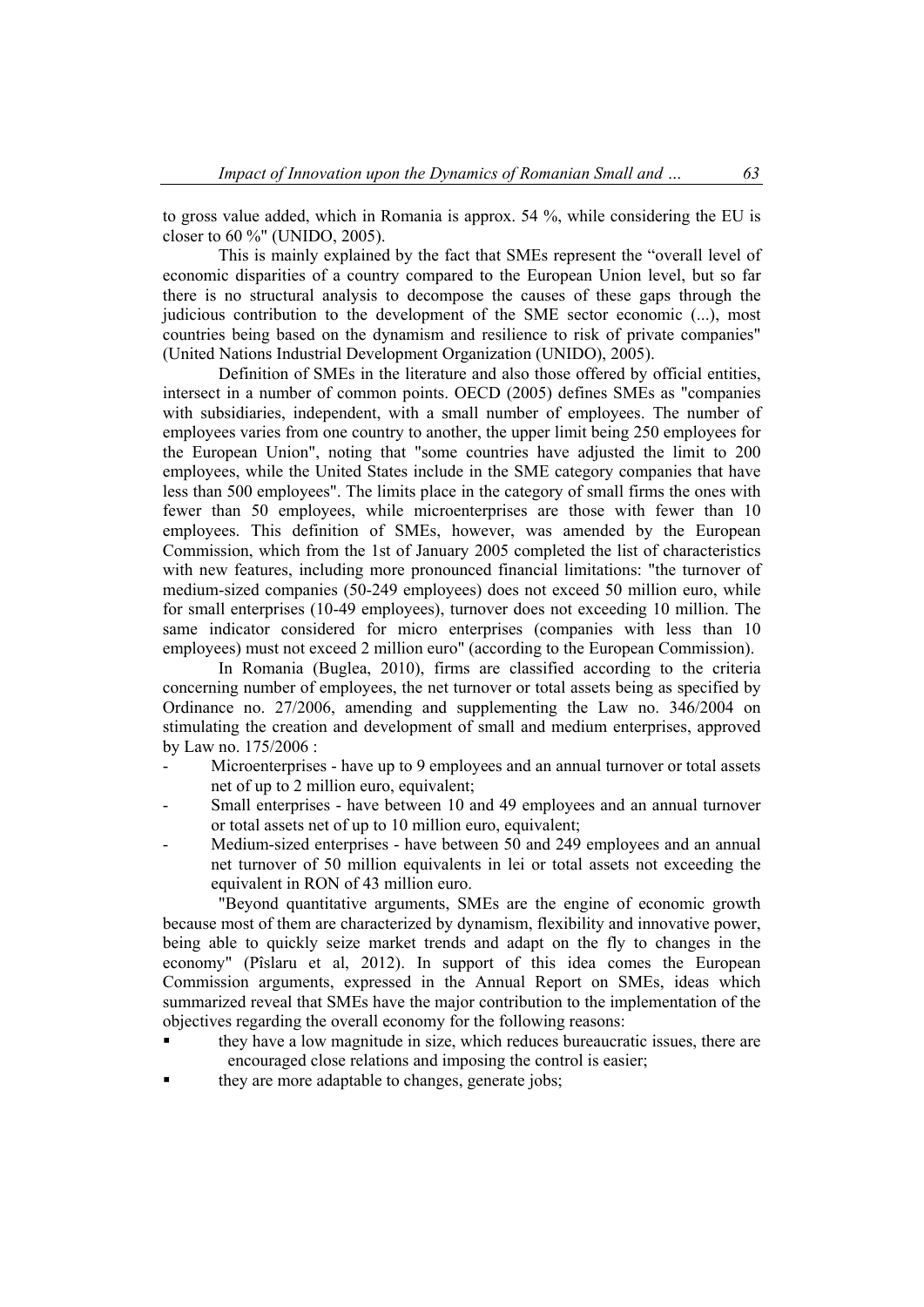- they are more inclined to promote flexibility;
- they constitute the pillars in the shade of large enterprises;
- they offer greater possibilities for professional development.

As a state member of the European Union, Romania has expressed concerns regarding innovation, trying to align to external standards, the measures discussed being represented mainly by national and European programs, in order to support the SME sector to encourage investment in research, development and innovation.

"Innovation in firms is central and largely relates to planned changes to improve overall performance" (OECD, 2005), innovation as a system having the starting point within the organizations, as illustrated below:



*Source: The Regional Innovation Strategy of Western Region Romania, 2009-2013* 

#### **Figure 1. Innovation as a system**

The manifestation of the phenomenon of innovation varies depending on a number of criteria, including scope, type of organization or region to which it belongs. Overall, the importance of innovation was synthesized by an Economist Intelligence Unit study (2008) by the following coordinates:

- Innovation is the key to sustainable growth in the medium-developed countries, it is not sufficient just an imitation of innovations developed by others;
- Despite massive foreign investments that have implemented technology and know-how, this has not resulted in a similar growth in the national economy;
- In the past five years innovation in the countries of Central and Eastern Europe was modest compared with the developed countries of the EU, and this trend continues to maintain;
- A part of the local SMEs have shown that successful innovation and export are possible despite the lack of brand recognition abroad.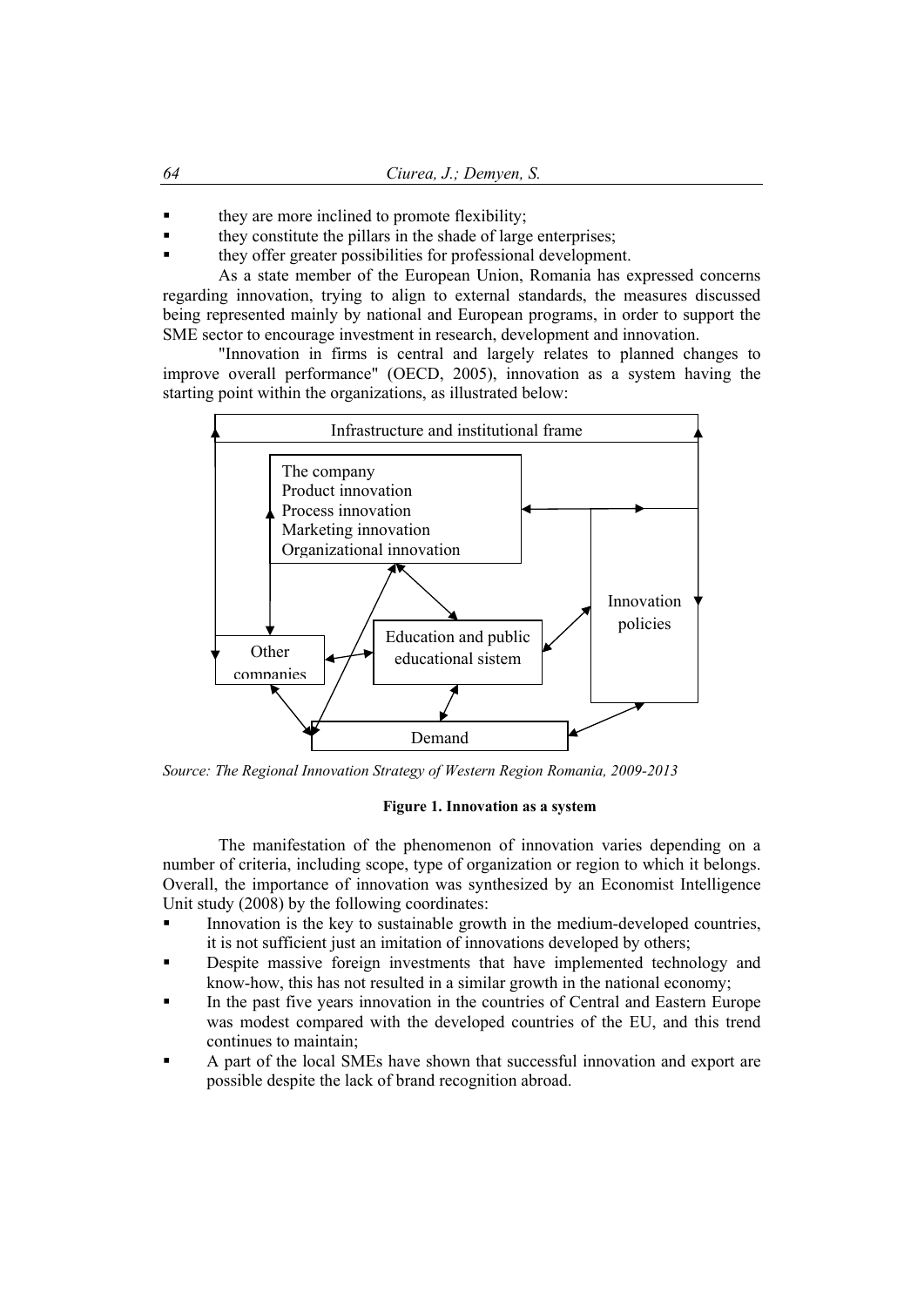# **2. THE IMPACT OF INNOVATION UPON ROMANIAN SMEs**

The evolution of these businesses also depends on a number of factors that must be considered, including the need to develop and implement strategies, both on short and long term, although a more careful analysis of this issue reveals that in most cases (55.40 %), companies do not develop strategic plans. 38.54 % of companies achieved annual plans and strategies, while only a small proportion of SMEs  $(6.06\%)$ carry out long-term planning activities. This is still a necessity, if it is desired an enhancement of the competitive advantages of firms. According to the White Paper of SMEs in 2013, the main competitive advantages of an enterprise are the following aspects:



*Source: White Book of SMEs, 2013* 

## **Figure 2. Competitive advantages of SMEs**

We therefore observe that an enterprise identifies harder the innovation as competitive advantage, the percentage is only 1.2%, and if we perform an analysis taking into account the age of the firms, we find that at the beginning of the activity (0- 5 years) and those that have exceeded the activity of 15 years are more receptive to identify their capacity for innovation as competitive advantage (1.41 % and 1.43%),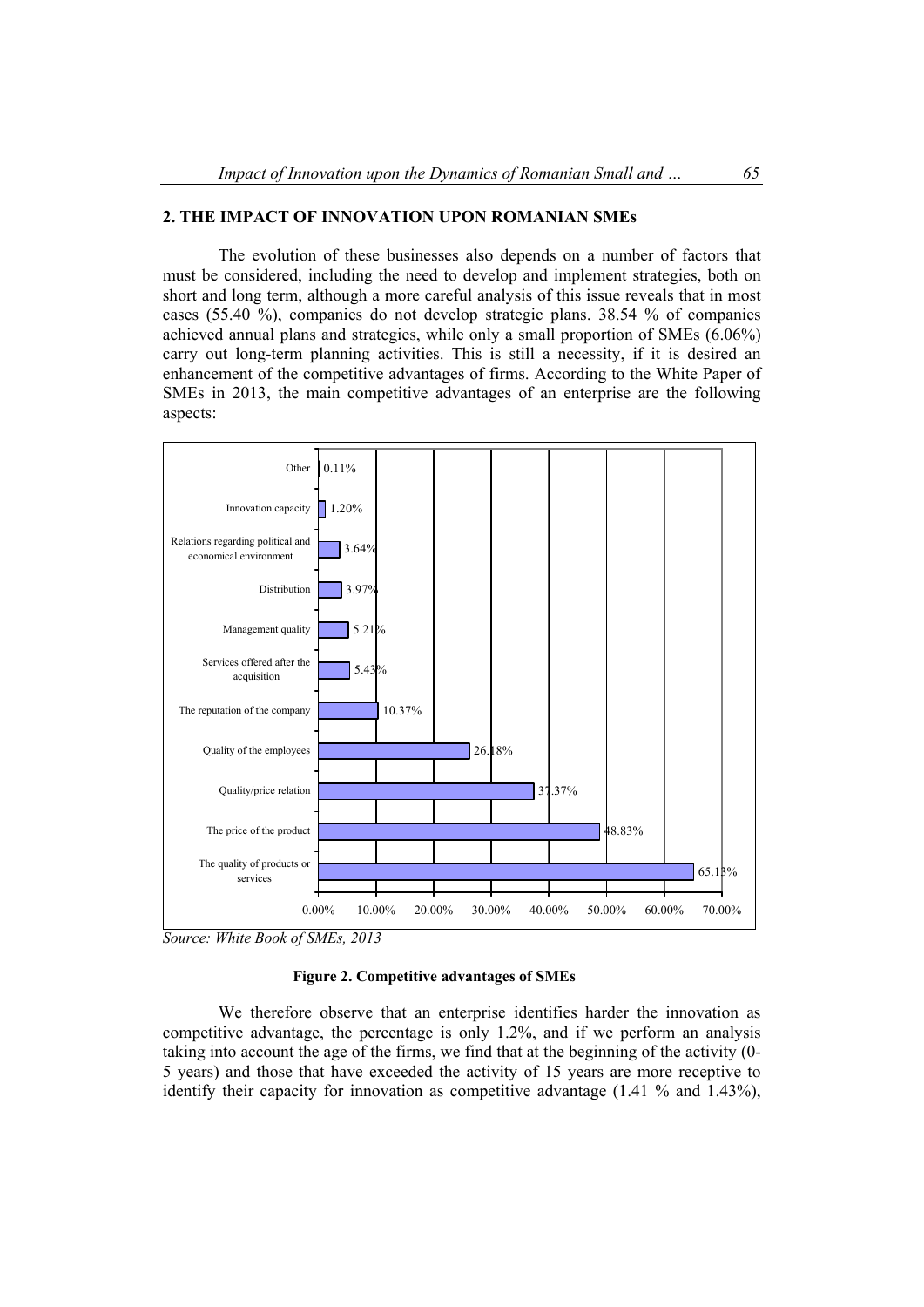while only 0.38% of firms with an activity between 10 and 15 years usually do this. In terms of regional issues, the innovation capability distinguishes the strong competitive advantage only if the West Region (5.26%) while in the other regions, the values are much lower, reaching even 0% in the South East. In terms of business size, small enterprises demonstrate a higher capacity for innovation (2.25%), in opposition to the medium sized ones (1.52%) or even microenterprises (0.99%).



*Source: The White Book of SMEs* 

#### **Figure 3. Main concerns of SMEs in the field of innovation**

A careful analysis of the innovative activity within an enterprise has gained greater importance over the last decades, within a stronger shaping of a knowledge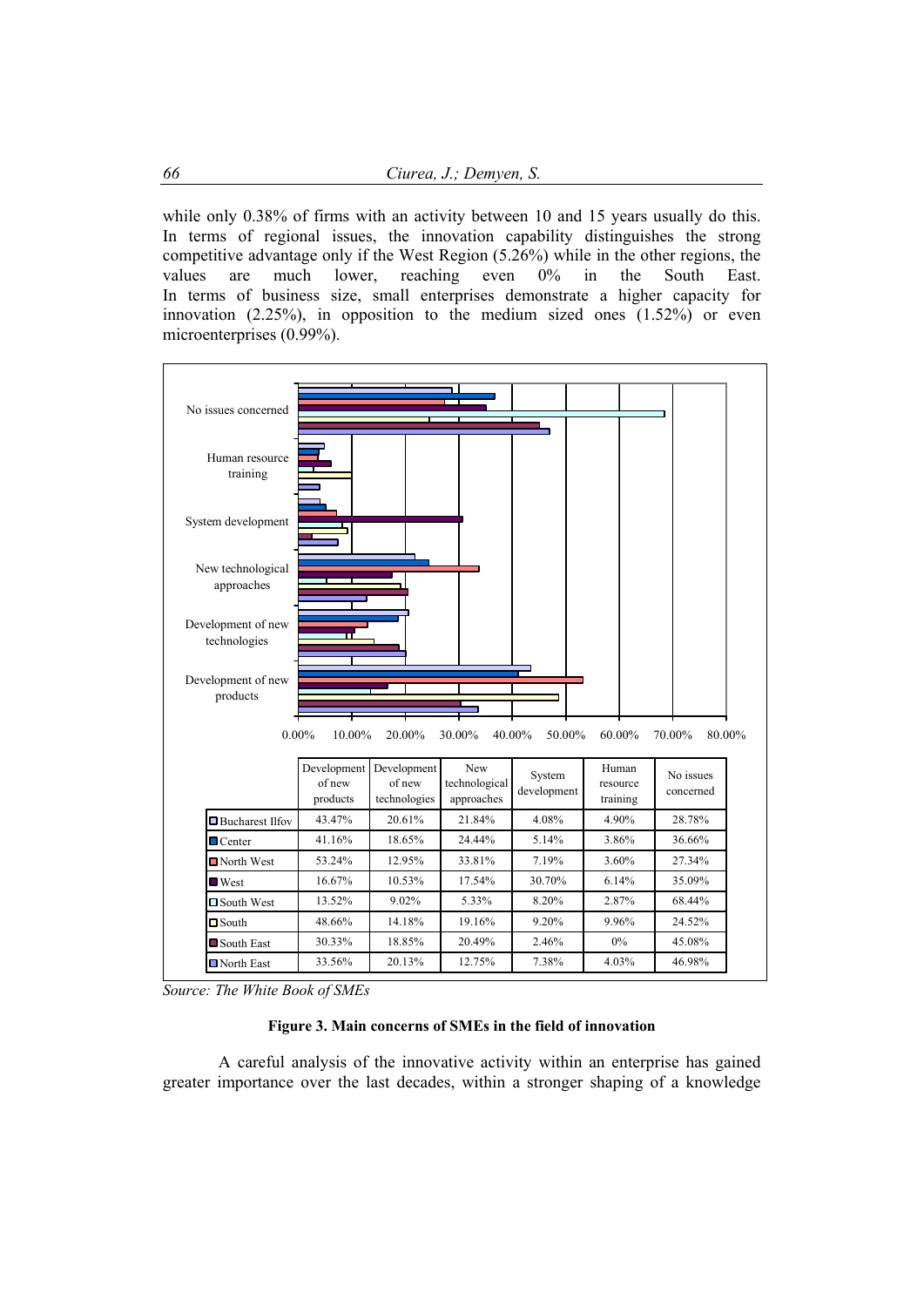society and a knowledge-based management. Also noteworthy is that innovative activities within an organization are classified according to their nature or categories that are included. Thus, according to the study by the Council of Private Small and Medium Enterprises, "innovation efforts within SMEs focused primarily" on the following aspects: human resources training (4.76 %), upgrading system (7.6%), new technologies (16.45%), management and marketing approaches (19.51%), new products (37.21%).

Important to note however is the fact that about 38 % of companies say they do not carry out innovative activities at all. If we consider the age of the firms in the business, the latter percentage is maintained on average, be it new businesses that are on the market for less than five years, whether we refer to the more established organizations. By comparison, the innovation activities within these SMEs can be analyzed at the regional level, being able to perform a number of comparisons according to each criterion innovation effort.

Thus, if we speak of the effort focused on developing innovative new products, we face different situations from a region to another, higher values being found in the South (48.66 %) and North West (53.24%). Efforts to develop new technologies, as well as other activities moreover, are lower than those directed towards product development. In this way, we identify a uniform tendency of regions to align the same approach to this issue. An exception is the West region, which pays attention to system modernization (30.17%), while the corresponding percentages than other regions exceed 9% for the highest percentage, while reducing their efforts towards the development of new products to 16.67 %.

 Depending on the size of firms, we find that microenterprises focus mainly on developing new products (35.89 %), and less on human resources (3.74%) or system upgrade issues (6.74%), the trend being maintained also regarding small and medium sized enterprises, the difference being the fact that the weights assigned to each of these categories is 41.51% and 50% for new products, 8.30 % and 13.64 % for training of human resources and 9.81 % and 18.18 % when referring to the system upgrade.

There are also cases in which innovation is not a constant activity within the organization, fact which is more prevalent in the case of microenterprises (40.83 %), than in other cases (26.79 % of small businesses, 9.09 % of medium sized enterprises). Innovation is also harder accepted by entrepreneurs who have only basic training or studies, it is not found in 7.43 % of cases, the percentage decreased with the identification of a higher level of training. When referring to entrepreneurs with elementary studies, we see that they are not interested to implement new approaches to management or marketing, or for upgrading or professional development system, being inclined towards product development or introduction of new technologies. The percentages vary from the other two categories, those of entrepreneurs with secondary and higher education and directing their attention to other innovative activities. The shares of investment devoted to innovation vary from one enterprise to another, as from one region to another, as follows in table 1.

Modalities of accomplishing and implementation of innovation within a company can take many forms, which, according to the study conducted by the National Council of Private Small and Medium Enterprises are represented mainly by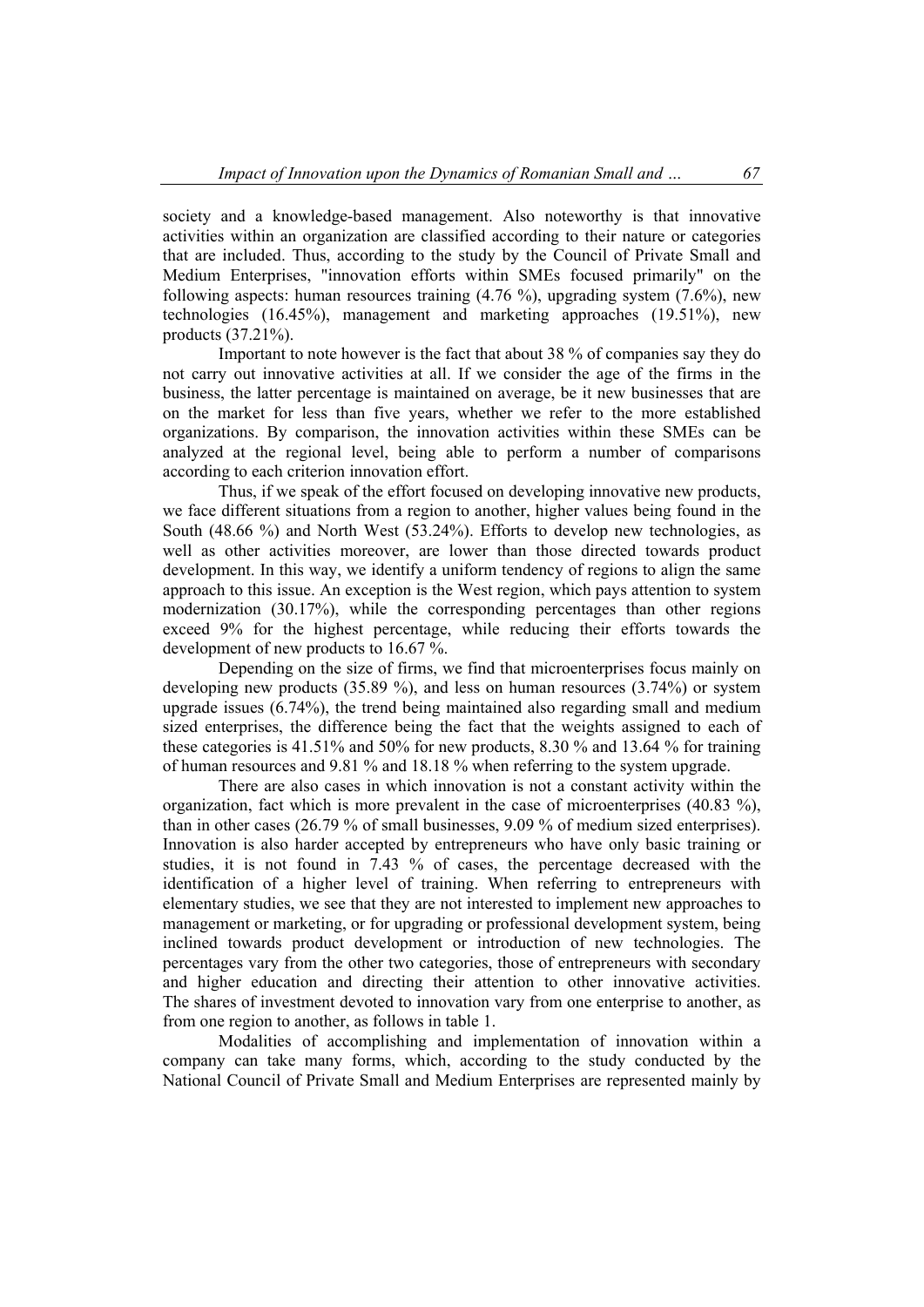the individual conduct of research - development (40.52 %) but also to adapt the innovations initiated by other organizations  $(30.05 \%)$ , taking them over  $(21.95 \%)$ , cooperation with other organizations regarding research and development (7.48%). In table 1 we can identify two trends that are uniform across all regions, namely: on the one hand, we note that in most cases, there are not allocated more than 76 % percent, except in North West and Central Region (0.69%, or 0.63 %), but also the tendency is to not allocate any percentage of the innovation activity (percentage of 0 % being identified in the case of 33-57 % of companies).

| Table 1. Share of investment devoted to innovation |  |
|----------------------------------------------------|--|
|----------------------------------------------------|--|

| No             | Percent of<br>investment<br>dedicated<br>to<br>innovation | <b>North</b><br>East<br>Region | South<br>East<br>Region | South<br>Region | South<br>West<br>Region | West<br>Region | <b>North</b><br>East<br>Region | Central<br>Region | Region<br>оf<br><b>Buchar</b><br>est Ilfov |
|----------------|-----------------------------------------------------------|--------------------------------|-------------------------|-----------------|-------------------------|----------------|--------------------------------|-------------------|--------------------------------------------|
|                | $0\%$                                                     | 54,97%                         | 57,38%                  | 39,25%          | 53.69%                  | 38.60%         | 33.10%                         | 45,11%            | 42,34%                                     |
| $\overline{c}$ | $1 - 5\%$                                                 | 11.26%                         | 20,49%                  | 24,91%          | 20,90%                  | 22,81%         | 40%                            | 23,97%            | 32,26%                                     |
| 3              | $6 - 10\%$                                                | 15,89%                         | 14,75%                  | 20,00%          | 16,80%                  | 13,16%         | 13,79%                         | 18,93%            | 16,13%                                     |
| $\overline{4}$ | $11 - 20%$                                                | 4,64%                          | 6,56%                   | 9,43%           | 4,51%                   | 7,02%          | 8,28%                          | 7,26%             | 6,65%                                      |
| 5              | $21 - 50\%$                                               | 9,93%                          | $0\%$                   | 4,15%           | 3.69%                   | 15,79%         | 3,45%                          | 2,84%             | 2,22%                                      |
| 6              | 51-75%                                                    | 3,31%                          | 0,82%                   | 1,89%           | 0.41%                   | 2,63%          | $0.69\%$                       | 1,26%             | 0.40%                                      |
| $\mathcal{I}$  | Peste $76%$                                               | $0\%$                          | $0\%$                   | 0.38%           | $0\%$                   | $0\%$          | $0.69\%$                       | 0.63%             | $0\%$                                      |

*Source: The White Book of SMEs* 

At the regional level, taking elements of integrated innovation designed by other organizations is mostly common in the North East (37.96 %) and West (36.96 %) and the least in the North West (7.69 %). This last region maintain appropriate conduct but a high percentage of individual activities (53.85 %), with moderate variations in other regions in terms of this indicator. Cooperation between organizations is the least accepted and adopted by firms in all eight regions, the rate to peak in the North East (16.06 %), while in the South West does not exceed 0.49% hit rate.

Considering the size of firms, we find that microenterprises focus mainly on the conduct of individual research and innovation, putting less emphasis on cooperation with other organizations (only in a proportion of 6.93 %). Small individual focuses on the development of activities (36.63 %), but to an extent close to the percentage allocated to adapt the innovations initiated by other organizations (32.51 %). Innovation through cooperation with other organizations is the least accepted, not only by microenterprises, but also by small  $(10.70\%)$  and medium ones  $(6.45\%)$ , the latter mainly aiming adjustment and modification of the innovations initiated by other organizations (35.48 %).

Although they have been identified as essential within the development of a society based on knowledge, research and innovation require investment. The main sources of funding that can be identified in this respect are mostly SMEs own (at a rate of 89.24 %), followed by bank loans  $(18.97 \%)$ , EU funds financing  $(5.83 \%)$ , as well as other types of grants, in a lower proportion, even less than 1 %.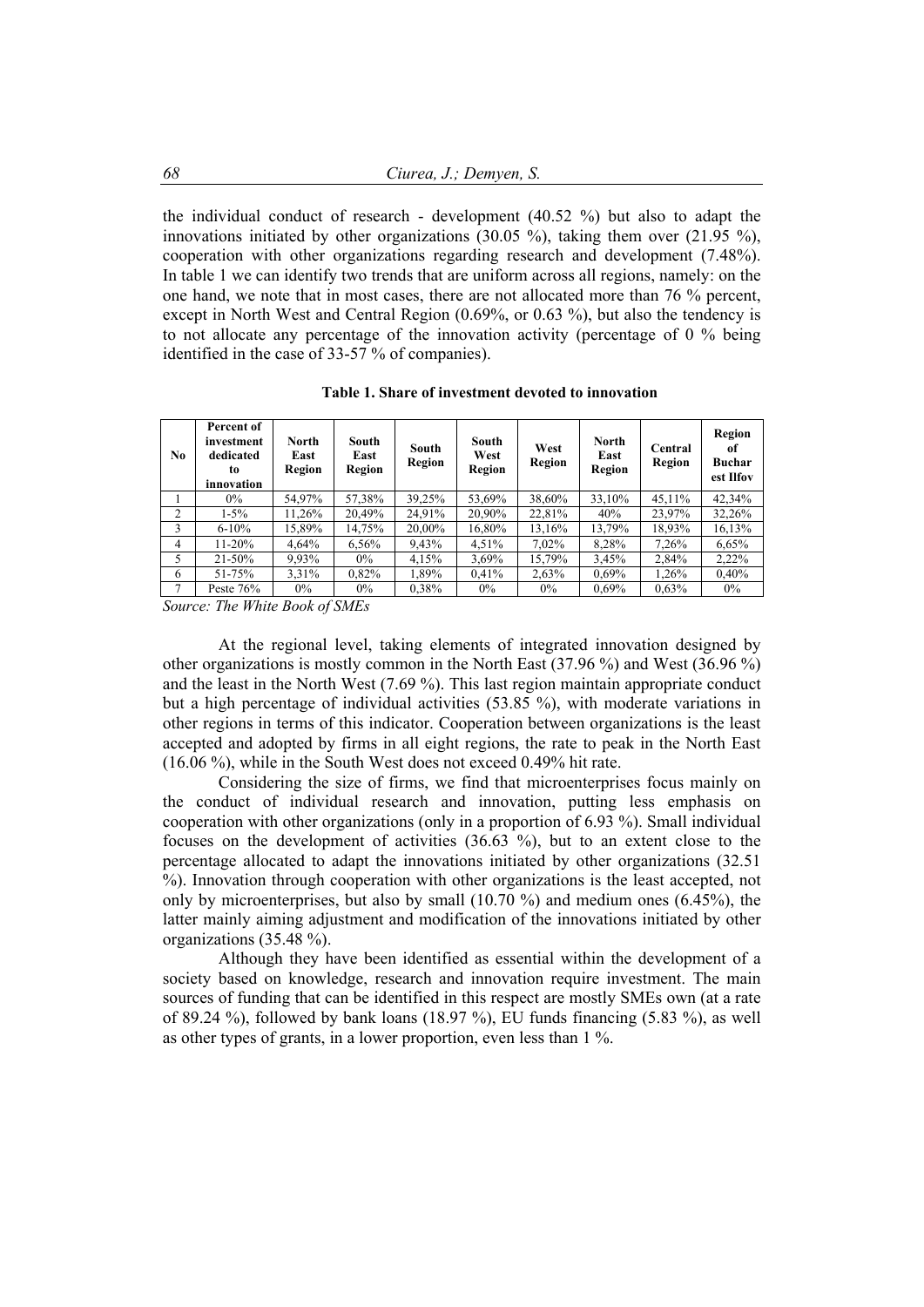



## **Figure 4. Ways of applying innovation in Romanian enterprises**

Regional analysis shows that all regions remain above trend, their own sources being found first, the small regional variations, as follows:



*Source: The White Book of SMEs, 2013* 

**Figure 5. Regional fluctuation of own financing sources**

*Source: The White Book of SMEs, 2013*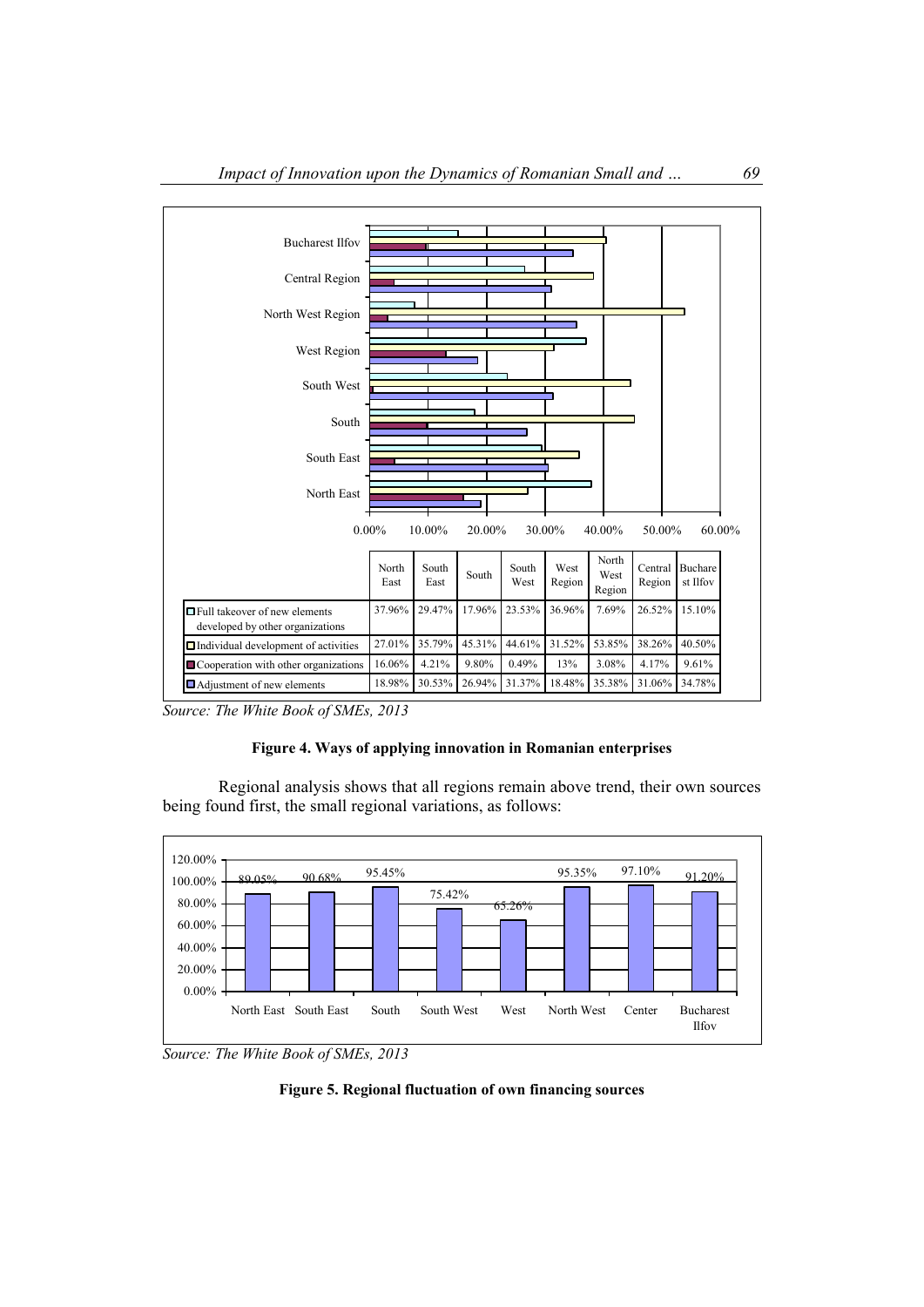The highest percentage of own resources dedicated for financing belong to the Central, North West and Southern Regions, while the Western region ranks last with 65.26 % allocation. In the latter case, however, as well as in terms of the South West, we observe a higher share of investment from bank loans (27.37 % and 32.63 %), other regions accounting for this category investment from 10 to 22%. Funds from local authorities are lacking in most regions, except the center (0.35 %) and Bucharest- Ilfov  $(1.13\%)$ .

Although since joining the European Union, funds for investment have increased and can be attracted through financing schemes, it remains a fairly low percentage in most regions, ranging between 3 and 7 %. The only region where we identify a higher percentage is South West with 13.14%. EU funds to finance innovation activities were especially attracted by medium enterprises (13.33%), less by the micro (5.03 %) or small ones (8.37 %), this trend being maintained for the other sources of funding also, the weights for medium enterprises exceeding the others.

The recovery of these investments is viewed differently depending on the company, the assessment of the optimal duration is performed according to the following schedule:



*Source: The White Book of SMEs, 2013* 



#### **3. CONCLUSIONS**

Research and innovation, as well as other management activities, face a number of barriers, of which the study developed by the National Council of Private Small and Medium Sized Enterprises identified the following:

- High cost of operations;
- Insufficient funds;
- Uncertainty about the demand for innovative products;
- Difficult access to information;
- Lack of long or medium term forecasts;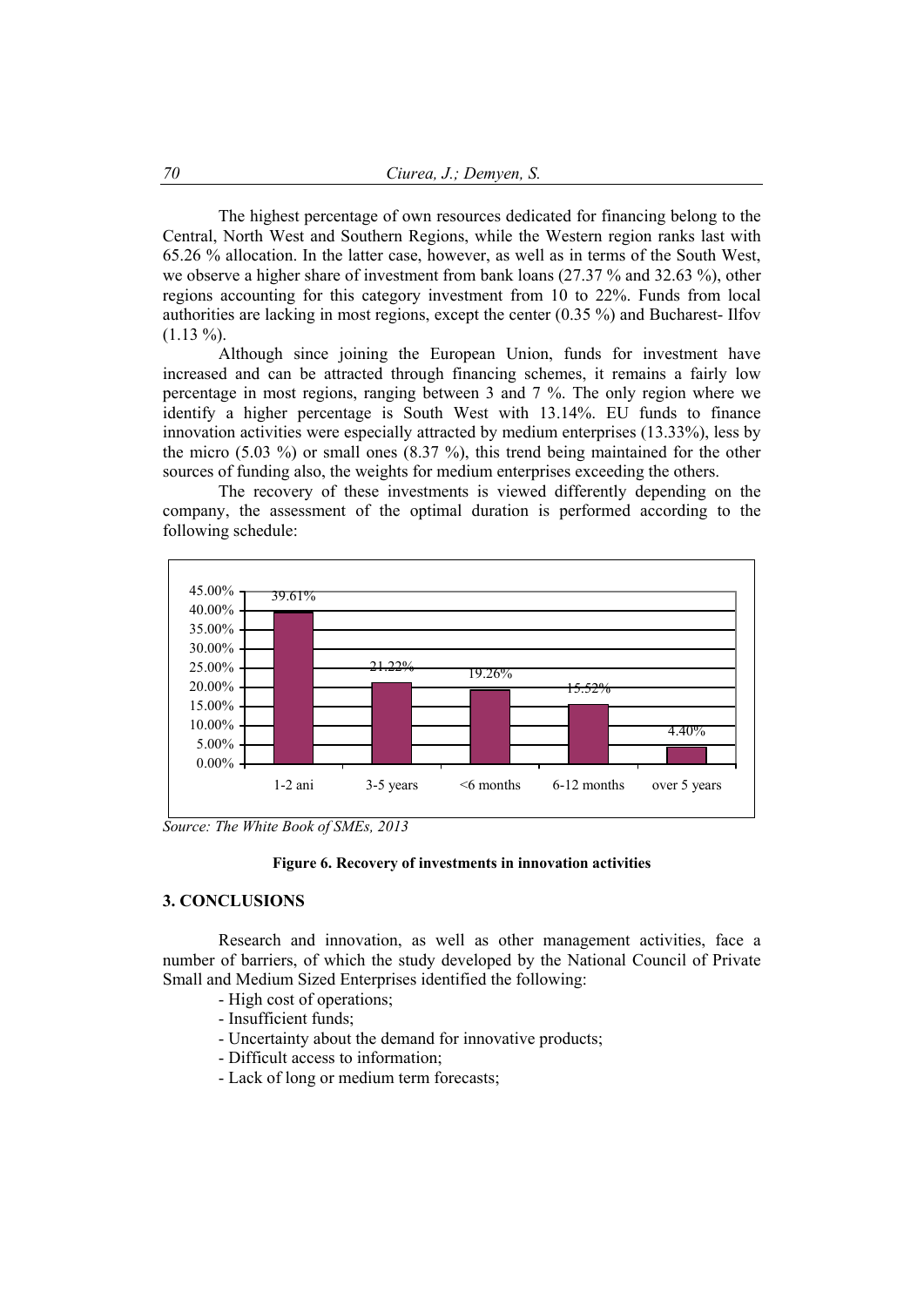- Rigidity of the eligibility of projects funded through public schemes;

- Difficulty in finding partners for cooperation;
- Difficult access to information on new technologies;

- Problems with the quality of human resources.

Addressing in particular to SMEs, understanding the dynamism with which they act, and states understand their difficulties related to the innovation process - lack of capital, the specialists - and provides significant financial incentives and research teams to boost these firms to innovate.

Creating "innovative enterprises", giving tax cuts to certain periods of time, preferential loans, creating funds 'risk capital' are just some of the measures that European countries which already apply and Romania, willing encourage innovation, you have to learn them.

The complexity of the innovation process and one of the important features that it should have - speed of response - economists turned their attention to the small and medium enterprise, enterprise characterized by greater openness to the new, dynamic, active spirit of competition. It is observed even in the case of Romania, the emergence of enterprise products, processes and services less developed in the past and begin to have all major market segments: the case of representing horizontal auto equipment, information technology included in the product, equipment health, energy, specialized services, all characterized by the "high-tech".

In determining the impact of innovation activity over the dynamics of small and medium sized enterprises, it also requires consideration of the influences that may cause a negative development of activities in an organization. Studies prepared by the National Council of Private Small and Medium Sized Enterprises identify as the most significant threat to businesses the following phenomena: a worldwide economic crisis (69.05 %), followed by the development of the legislative framework, thought to influence the SMEs in a proportion of 48.28 %, but also the inefficient anti-crisis measures taken by political representatives (35.79 %) and corruption, bureaucracy or instability phenomenon of business, each of these showing less influence, between 20 and 29%. Each of these expose a contextual development, representing variable phenomena that in an unstable economic environment can lead to stagnation or even an economic decline, especially when discussing small and medium sized enterprises.

## **REFERENCES:**

- **[1]. Buglea, A.** (2010) *Diagnosticul şi evaluarea întreprinderii,* Editura Mirton, Timişoara
- **[2]. Ciobanu, I.; Ciulu, R.** (2005) *Strategiile competitive ale firmei,* Editura Polirom, Iaşi
- **[3]. Durlik, I.** (1998) *Restructuring Economy. Reengineering, Theory and Practice*, Placet,
- Warszawa **[4]. Grabara, J.; Pachura, A.; Modrak, V.; Bunaciu, M.** (2011) *Innovation Process Modelling,* Annals of the University of Petroşani, Economics, 11(2)
- **[5]. Pîslaru, D. (coord.); Modreanu, I.; Cîţu, F.** (2012) *Contribuţia IMM-urilor la creşterea economică : prezent şi perspective*, Editura Economică, Bucureşti
- **[6]. Schumpeter, J.A.** (1912/1934) *The Theory of Economic Development: An Inquiry into Profits, Capital, Credit, Interest, and the Business Cycle*, Cambridge MA: Harvard University Press